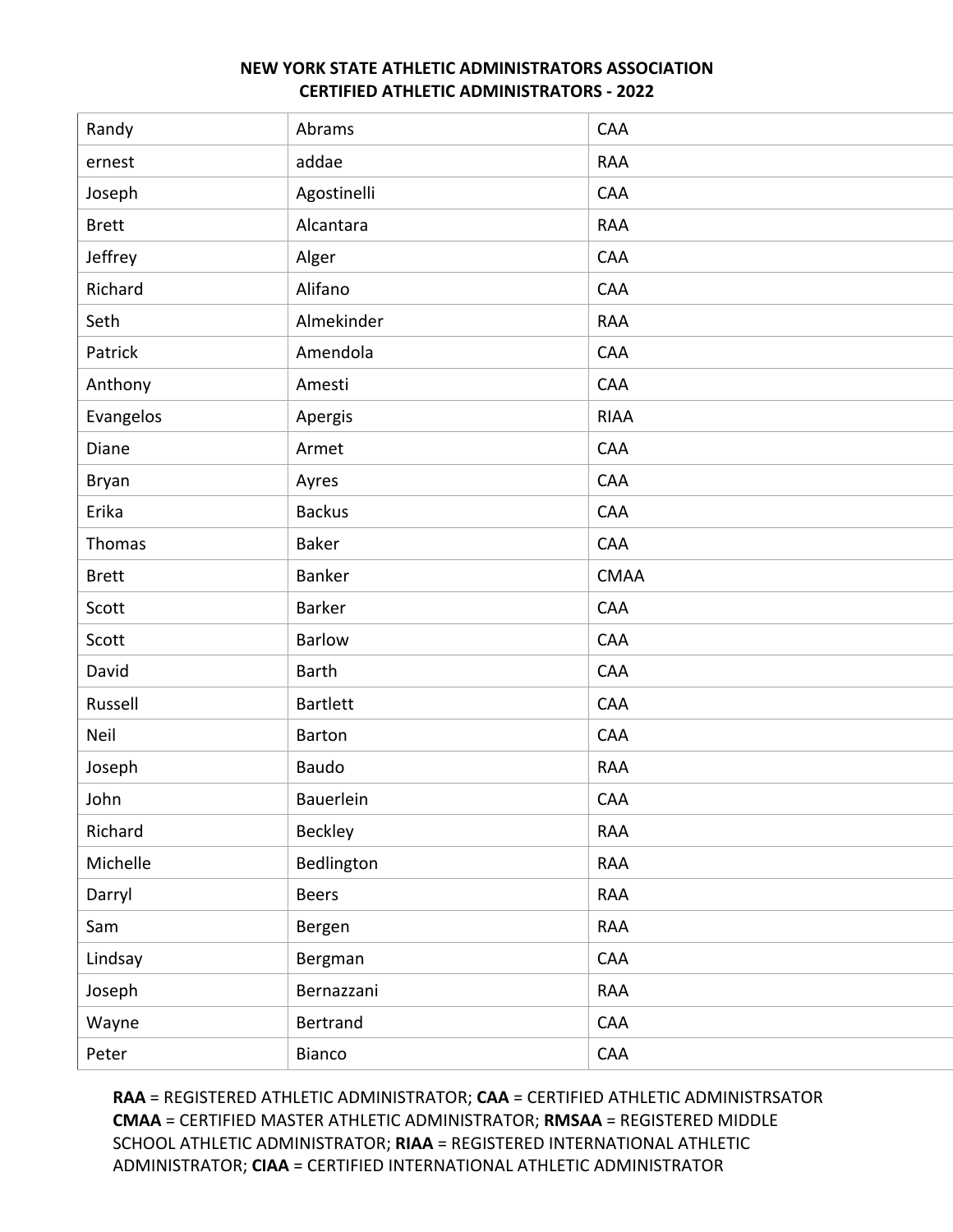| Anthony   | <b>Bjork</b>   | CAA         |
|-----------|----------------|-------------|
| Erin      | Blaney         | CAA         |
| Marc      | Blankenberg    | CAA         |
| Jonathan  | Bloom          | CAA         |
| Greg      | Bonczkowski    | <b>RAA</b>  |
| Cindy     | Bostelman      | <b>RAA</b>  |
| Mike      | <b>Bromley</b> | CAA         |
| Michael   | Brostowski     | <b>RAA</b>  |
| Roger     | <b>Brown</b>   | <b>CMAA</b> |
| Maddy     | <b>Brown</b>   | <b>RAA</b>  |
| Jim       | Brownell       | CAA         |
| Mark      | <b>Bubniak</b> | CAA         |
| Andy      | Buchsbaum      | CAA         |
| Patrick   | <b>Burke</b>   | CAA         |
| Sean      | <b>Burns</b>   | CAA         |
| Cheryl    | <b>Butler</b>  | <b>RAA</b>  |
| Matt      | Cameron        | CAA         |
| Lorri     | Campbell       | CAA         |
| Doric     | Capsis         | CAA         |
| John      | Cardamone      | <b>RAA</b>  |
| Michael   | Carney         | CAA         |
| Thomas    | Caruso         | <b>RAA</b>  |
| Anthony   | Carusone       | CAA         |
| Rob       | Castagna       | CAA         |
| Dawn      | Cerrone        | CAA         |
| Christine | Ceruti         | <b>CMAA</b> |
| Robert    | Christenson    | CAA         |
| Robert    | Cincotta       | <b>CMAA</b> |
| Edward    | Cinelli        | CAA         |
| Michael   | Clonan         | CAA         |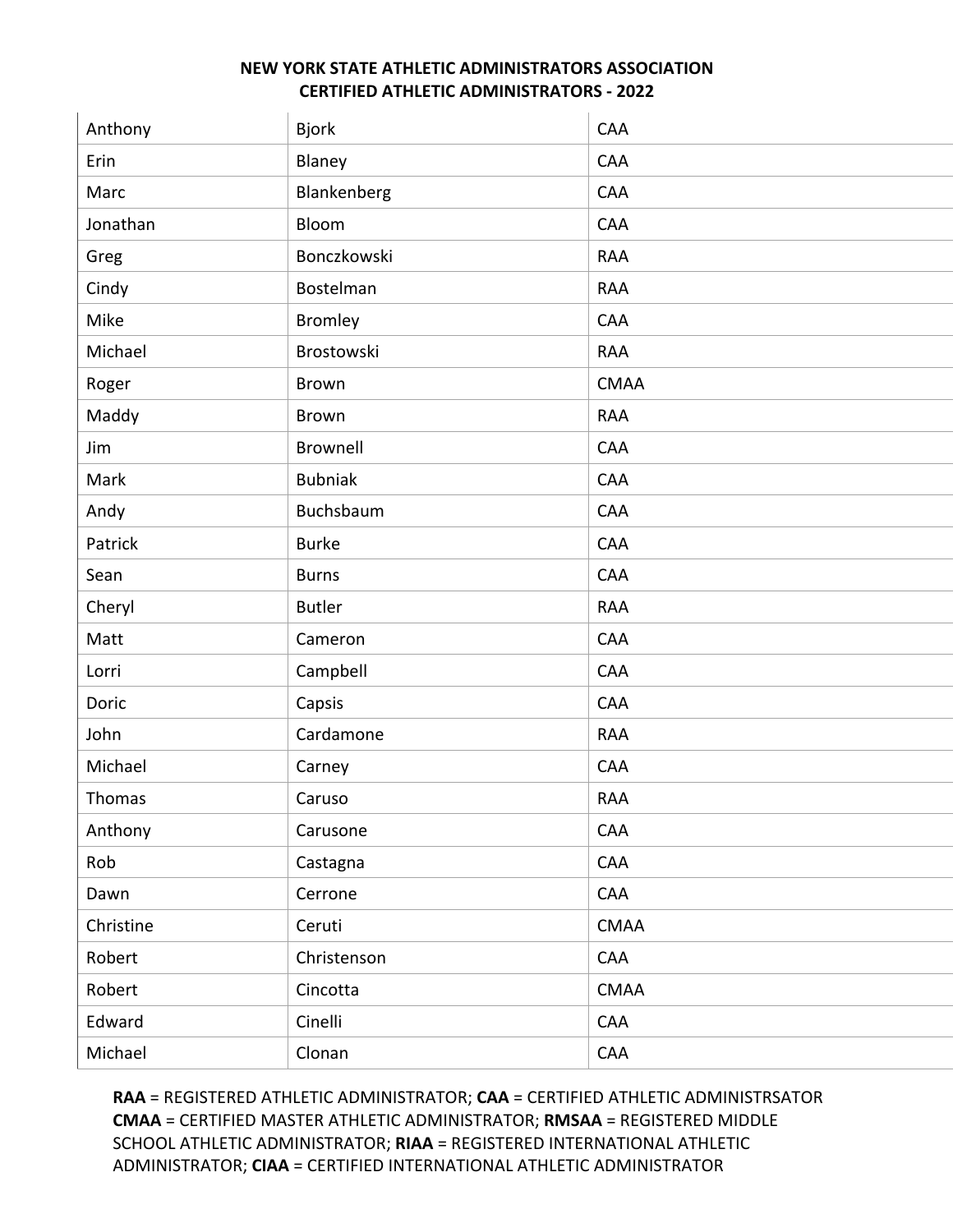| Thomas       | Cloonen     | <b>RAA</b>  |
|--------------|-------------|-------------|
| David        | Coates      | <b>CMAA</b> |
| Justin       | Cobis       | <b>RAA</b>  |
| Logan        | Condon      | CAA         |
| Chris        | Corey       | CAA         |
| Marcella     | Costello    | <b>RAA</b>  |
| Ryan         | Cox         | CAA         |
| Michael      | Cring       | <b>CMAA</b> |
| Chris        | Culnan      | CAA         |
| Jacqueline   | D'Orazio    | <b>RAA</b>  |
| Joseph       | DaCorta     | CAA         |
| Phyllis      | Danks       | CAA         |
| Mark         | Dantuono    | CAA         |
| Timothy      | Davis       | CAA         |
| <b>Brian</b> | Davis       | <b>RAA</b>  |
| Allan        | De Carlo    | CAA         |
| Chris        | De Marco    | CAA         |
| Rebecca      | DeCarlo     | <b>RAA</b>  |
| Michael      | DeJoseph    | <b>CMAA</b> |
| Charles      | Delargy     | CAA         |
| Vincent      | Dell'Oso    | CAA         |
| Robert       | Delrosso    | CAA         |
| Michael      | DeMagistris | CMAA        |
| Brent J.     | Denis       | CAA         |
| Jim          | Dennett     | CAA         |
| William      | Denniston   | CAA         |
| Michael      | DeSimone    | CAA         |
| Matteo       | DeVincenzo  | CAA         |
| Mark         | DiFilippo   | CAA         |
| John         | Dippold     | CAA         |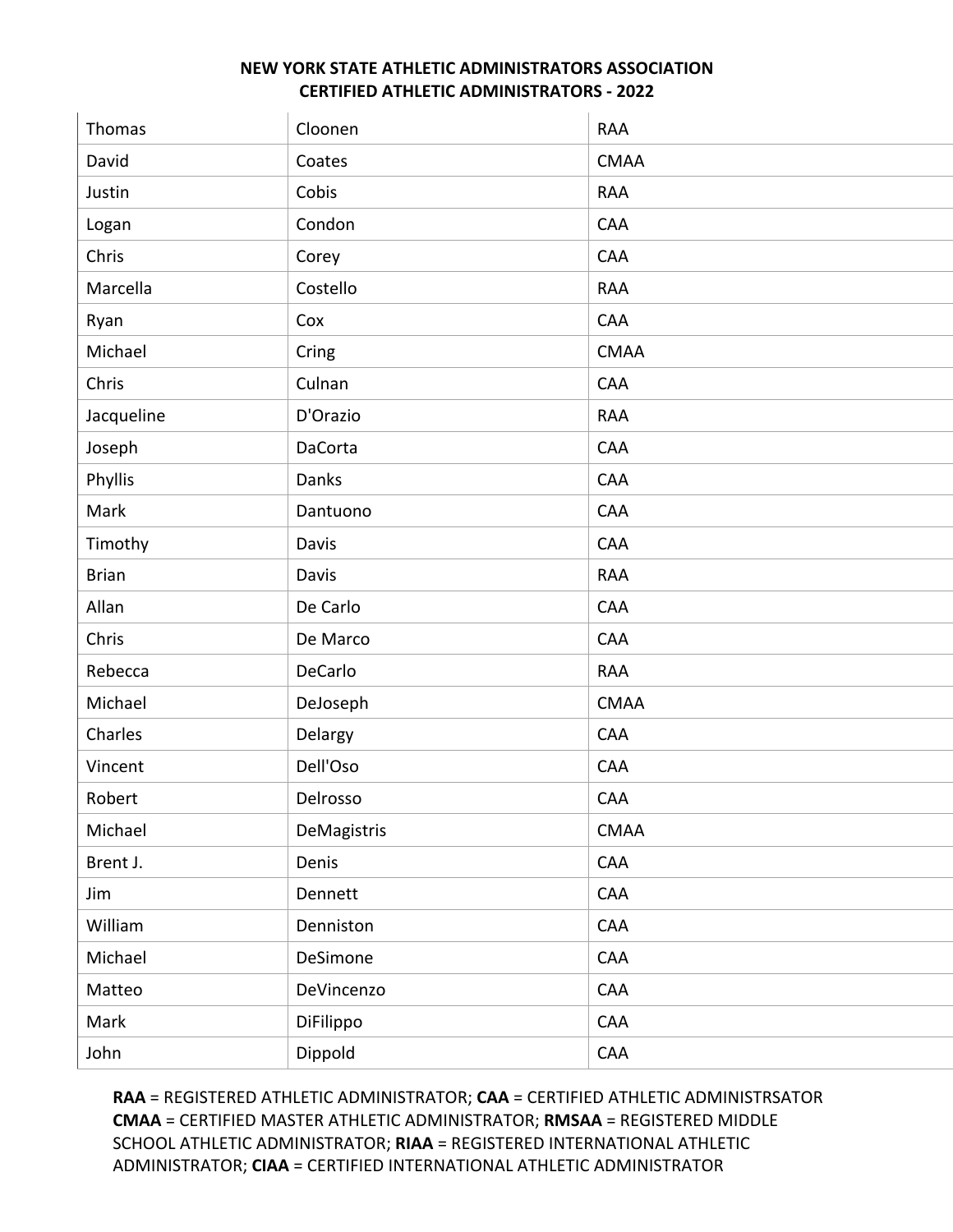| Joe         | Donaldson   | CAA         |
|-------------|-------------|-------------|
| Kerry       | Doran       | CAA         |
| Bill        | Dorritie    | <b>RAA</b>  |
| Susan       | Dullea      | CAA         |
| Chris       | Durdon      | <b>RAA</b>  |
| Michael     | Eckstein    | CAA         |
| ken         | edwards     | CAA         |
| Jason       | Edwards     | CAA         |
| Melissa     | Edwards     | CAA         |
| Christopher | Ells        | CAA         |
| Evan        | Farkas      | CAA         |
| Jeffrey     | Ferrara     | CAA         |
| Debra       | Ferry       | CAA         |
| Dawn        | Field       | <b>RAA</b>  |
| Michael     | Fisher      | <b>RAA</b>  |
| Tom         | Fitzpatrick | CAA         |
| Steven      | Flanagan    | CAA         |
| John        | Foley       | CAA         |
| Susan       | Franceschi  | CAA         |
| Liam        | Frawley     | <b>CMAA</b> |
| Harold      | Fried       | CAA         |
| Dennis      | Fries       | <b>CMAA</b> |
| Sarah       | Galante     | CAA         |
| Catherine   | Gallagher   | CAA         |
| Kenneth     | Garry       | CAA         |
| Andy        | Gates       | RAA         |
| Amanda      | Geffen      | RAA         |
| Alan        | Gens        | RAA         |
| Lawrence    | Gillooley   | CAA         |
| Michael     | Giruzzi     | CAA         |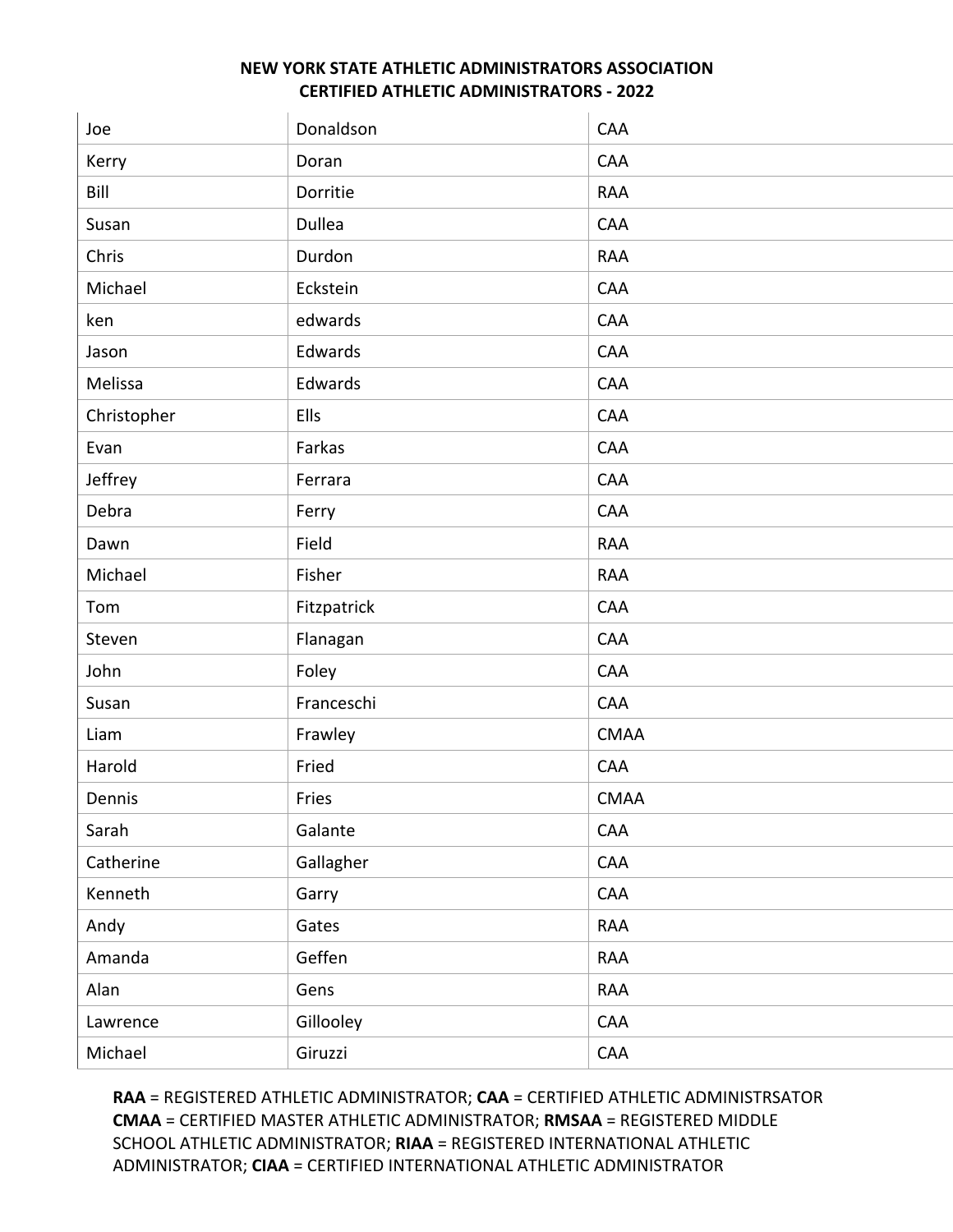| O'Neil       | Glenn            | <b>RAA</b>  |
|--------------|------------------|-------------|
| Chuck        | Goehring         | CAA         |
| Austin       | Goldberg         | CAA         |
| Chris        | Golden           | CAA         |
| Douglas      | Goldman          | CAA         |
| Charles      | Gonsalves        | <b>CMAA</b> |
| james        | graczyk          | CAA         |
| Danielle     | Graham           | <b>RAA</b>  |
| Joseph       | Grande           | CAA         |
| David        | Green            | CAA         |
| Matthew      | Griep            | <b>RAA</b>  |
| William      | Groth            | CAA         |
| David        | Gryczka          | CAA         |
| Michael      | Gulino           | CAA         |
| Todd         | Gulluscio        | <b>CMAA</b> |
| Kathleen     | Gurak            | <b>CMAA</b> |
| David        | Hack             | <b>CMAA</b> |
| Matthew      | Hafele           | CAA         |
| Todd         | Hagreen          | CAA         |
| Catharine    | Haight           | <b>RAA</b>  |
| Stewart      | Hanson           | CAA         |
| <b>Tracy</b> | Harding          | <b>CMAA</b> |
| Missie       | Hastings-Lavigne | CAA         |
| joseph       | haven            | <b>CMAA</b> |
| Murphee      | Hayes            | CAA         |
| Mark         | Heichberger      | CAA         |
| Todd         | Heimer           | <b>CMAA</b> |
| Timothy      | Heller           | RAA         |
| Sean         | Helmer           | RAA         |
| Kim          | Henshaw          | CAA         |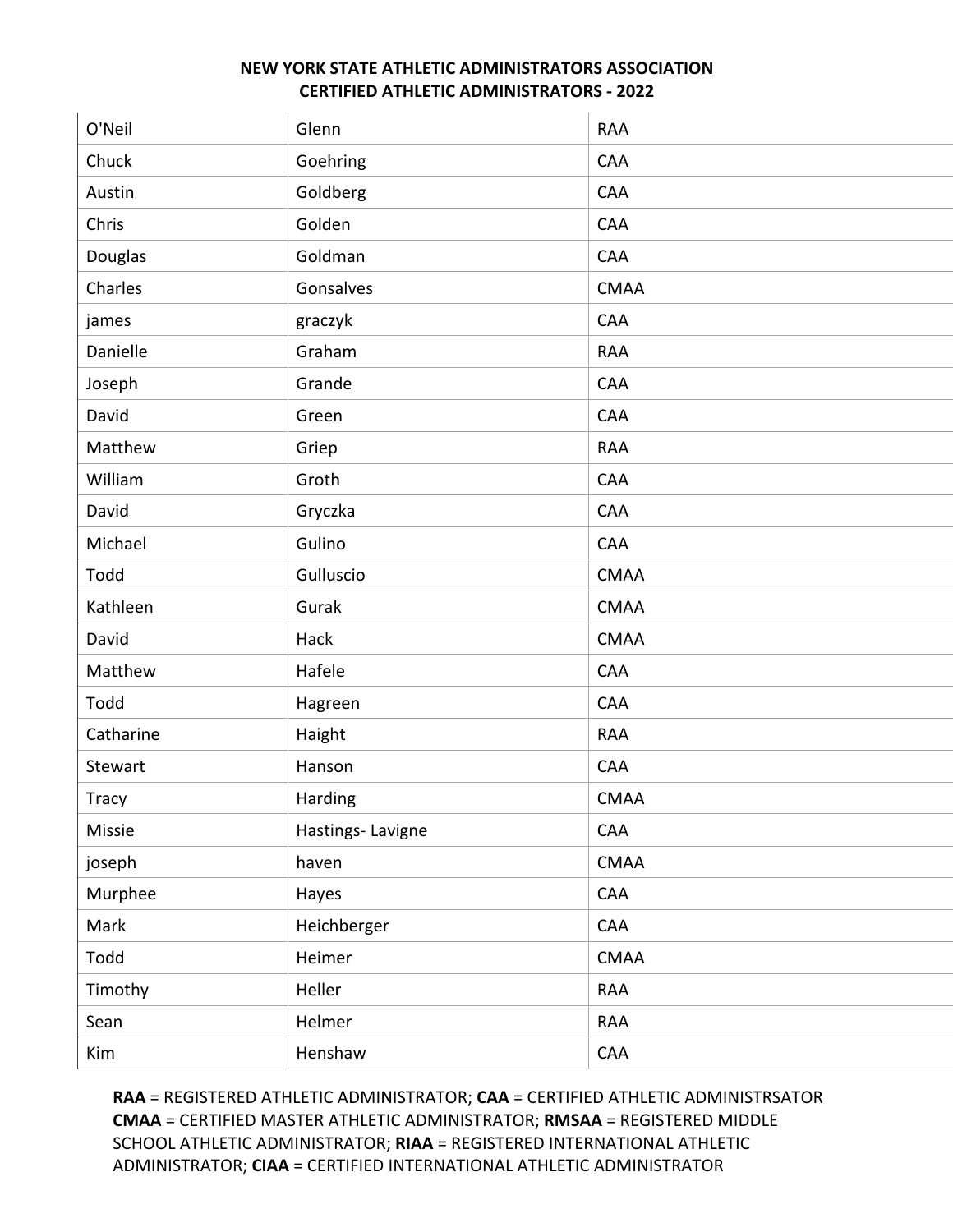| David        | Herman          | <b>CMAA</b> |
|--------------|-----------------|-------------|
| Christian    | Hodge           | CAA         |
| Edward       | Hoffman         | CAA         |
| Tim          | Horan           | CAA         |
| Kevin        | Hores           | <b>RAA</b>  |
| Tom          | Howard          | CAA         |
| Chad         | Hunt            | <b>CMAA</b> |
| Randolph     | Hutto           | CAA         |
| Patrick      | Irving          | <b>CMAA</b> |
| Gilbert      | Jackson         | CAA         |
| Martin       | Jacobson        | CAA         |
| Todd         | James           | <b>RAA</b>  |
| Jonathan     | Jefferson       | CAA         |
| John         | <b>Jeffries</b> | CAA         |
| Stephanie    | Joannon         | CAA         |
| Matthew      | Johansmeyer     | <b>RAA</b>  |
| Jeff         | Johnson         | <b>CMAA</b> |
| Regan        | Johnson         | <b>CMAA</b> |
| Robert       | Johnson         | CAA         |
| Christopher  | Johnson         | <b>RAA</b>  |
| <b>Brian</b> | Johnson         | CAA         |
| Shane        | Jones           | <b>RAA</b>  |
| Charles      | Karker          | RAA         |
| James        | Karl            | RAA         |
| Claude       | Kasman          | CAA         |
| Jennifer     | Keane           | CAA         |
| Holly        | Kemp            | CAA         |
| Paul         | Kenny           | CAA         |
| Denise       | Kiernan         | CAA         |
| Len          | Kies            | CMAA        |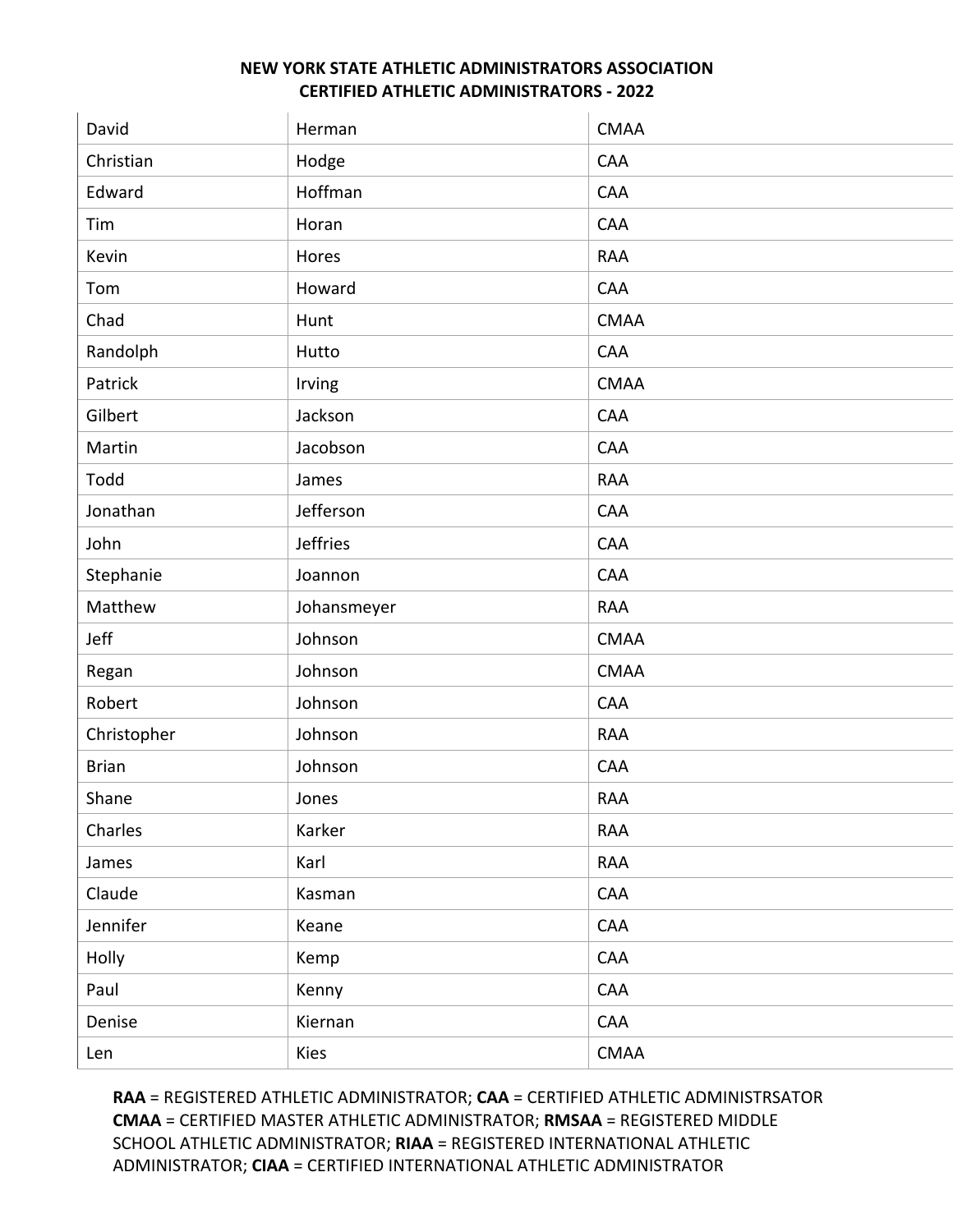| Eileen      | Kilcullen    | CAA                                                |
|-------------|--------------|----------------------------------------------------|
| Fritz       | Kilian       | CAA                                                |
| Adam        | Kless        | <b>RAA</b>                                         |
| Paul        | Klimuszko    | District Director of Athletics, Physical Education |
| Thomas      | Kostrzebski  | CAA                                                |
| Mark        | <b>Kress</b> | CAA                                                |
| Andrew      | Kritall      | <b>RAA</b>                                         |
| Michael     | Kroemer      | CAA                                                |
| Allen       | Kubitz       | CAA                                                |
| Joshua      | Lacy         | <b>CMAA</b>                                        |
| Larry       | Lang         | CAA                                                |
| Joseph      | LaPietra     | CAA                                                |
| Cynthia     | Lauzon       | CAA                                                |
| Jay         | Laveroni     | CAA                                                |
| <b>Brad</b> | Lehman       | CAA                                                |
| Jason       | Lehmbeck     | CAA                                                |
| Suzanne     | Lendzian     | CAA                                                |
| Matthew     | Librock      | CAA                                                |
| Ralph       | Lingle       | CAA                                                |
| Anthony     | Lipani       | CAA                                                |
| John        | Lombardi     | <b>RAA</b>                                         |
| John        | Lonardo      | CAA                                                |
| Patrick     | Maguire      | RAA                                                |
| Alan        | Mallanda     | CMAA                                               |
| Peter       | Mancuso      | CAA                                                |
| John        | Mankowich    | CAA                                                |
| Kyle        | Manny        | CAA                                                |
| Jason       | Marchena     | CAA                                                |
| Jeremey     | Marks        | CAA                                                |
| Patricia    | Marvin       | CAA                                                |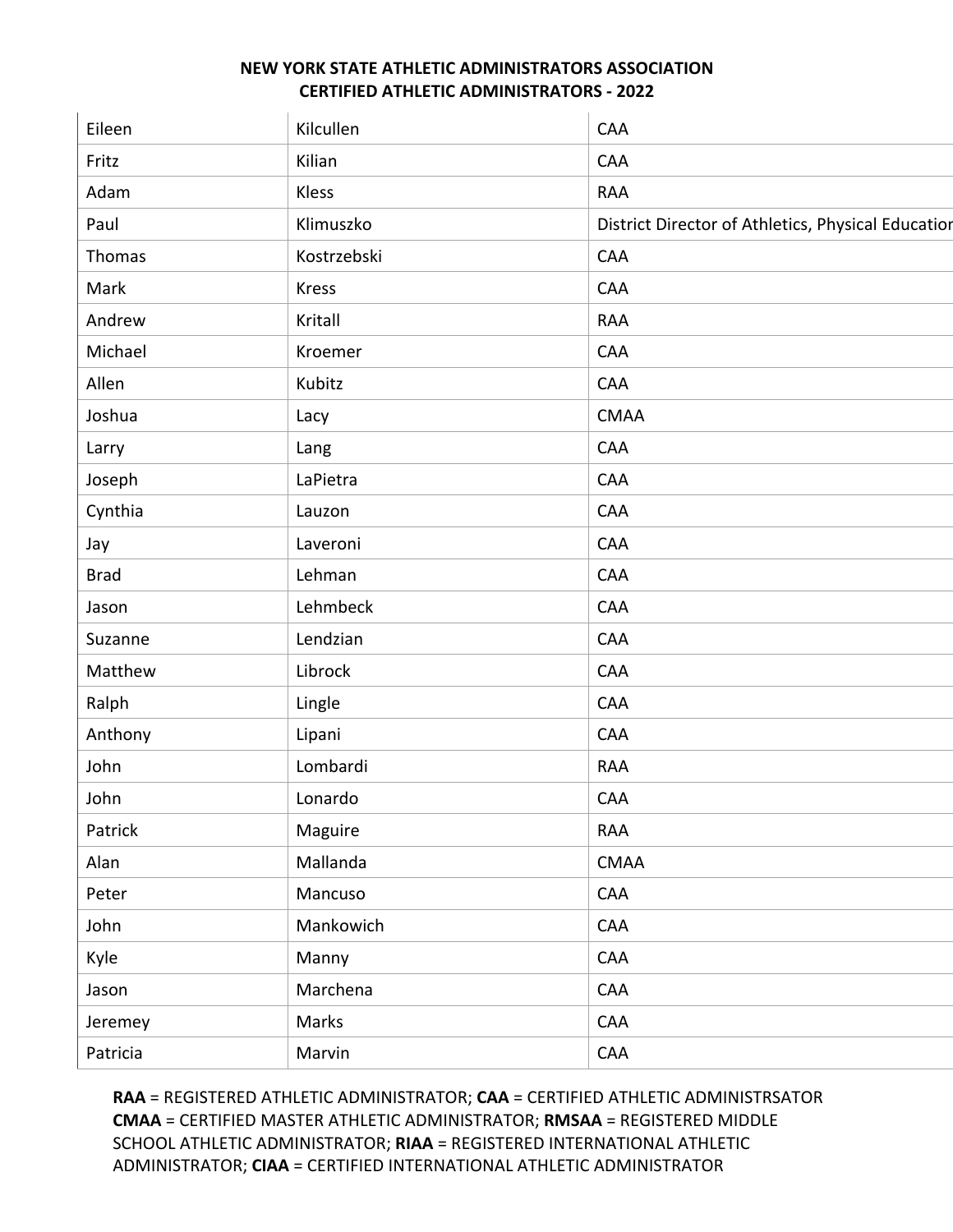| Kathleen        | Masterson             | <b>CMAA</b>     |
|-----------------|-----------------------|-----------------|
| Jonathan        | Mastin                | CAA             |
| Amy             | Mc Ardle-Rausenberger | <b>RAA</b>      |
| Bill            | Mceachron             | CAA             |
| Matthew         | McLees                | <b>CMAA</b>     |
| <b>Nicholas</b> | McPartland            | CAA             |
| James           | Meehan                | CAA             |
| Mary            | Melzer                | CAA             |
| Mark            | Mensch                | CAA             |
| Joseph          | Mercado               | <b>CAA</b>      |
| Jason           | Michaels              | <b>RAA</b>      |
| Joel            | Middleton             | <b>RAA</b>      |
| Jim             | Miller                | CAA             |
| Ryan            | Miller                | CAA             |
| Chris           | Mistretta             | CAA             |
| Mike            | Monacelli             | <b>CMAA</b>     |
| Jason           | Monte                 | <b>RAA</b>      |
| Thomas          | Morrell               | CAA             |
| Heath           | Morris                | CAA             |
| Heather         | Mott                  | CAA             |
| Kermit          | Moyer                 | CAA             |
| Don             | Mulligan              | CAA             |
| Tim             | Mullins               | $\mathsf{CMAA}$ |
| Michael         | Murray                | CMAA            |
| Stephen         | Musso                 | CAA             |
| Ryan            | Naccarato             | CAA             |
| Diane           | Niznik                | CAA             |
| Carl            | Normandin             | CAA             |
| Daniel          | O'Connor              | <b>RIAA</b>     |
| Kevin           | O'Reilly              | CAA             |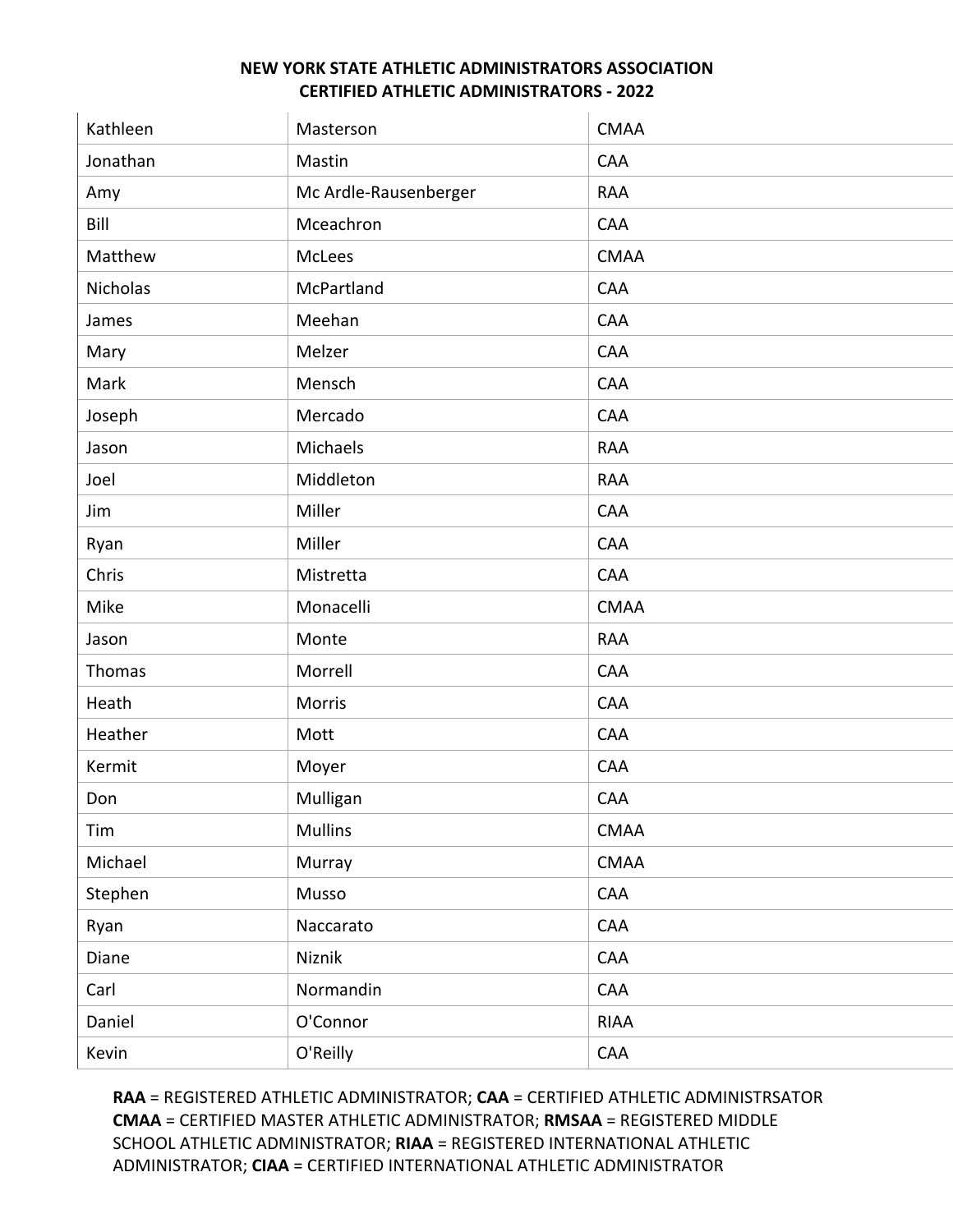| <b>Brandon</b> | Olbrys      | <b>RAA</b>  |
|----------------|-------------|-------------|
| Garrett        | Olds        | CAA         |
| Jeffrey        | Onze        | CAA         |
| Matthew        | Osborne     | CAA         |
| Ralph          | Overton     | CAA         |
| Carolyn        | Pagnano     | CAA         |
| Bob            | Panariello  | <b>CMAA</b> |
| Raymondo       | Pappalardi  | CAA         |
| Benjamin       | Parkes      | RAA         |
| Jeffrey        | Paske       | CAA         |
| Marcia         | Pawling     | CAA         |
| Micheal        | Pelan       | CAA         |
| <b>Brad</b>    | Perry       | <b>CMAA</b> |
| Mark           | Person      | CAA         |
| Ron            | Petrie      | CAA         |
| Ben            | Piacquadio  | <b>RAA</b>  |
| June           | Piniewski   | <b>RAA</b>  |
| John           | Piropato    | CAA         |
| Gregory        | Pitz        | <b>RAA</b>  |
| Patrick        | Pizzarelli  | CAA         |
| Frank          | Portella    | RAA         |
| Douglas        | Prato       | CAA         |
| David          | Puglisi     | RAA         |
| Alan           | Quackenbush | CAA         |
| Joshua         | Quick       | RAA         |
| Christina      | Raiti       | CAA         |
| Tamela         | Ray         | CMAA        |
| Tamara         | Rea         | CAA         |
| James          | Regan       | CAA         |
| Scott          | Reh         | CMAA        |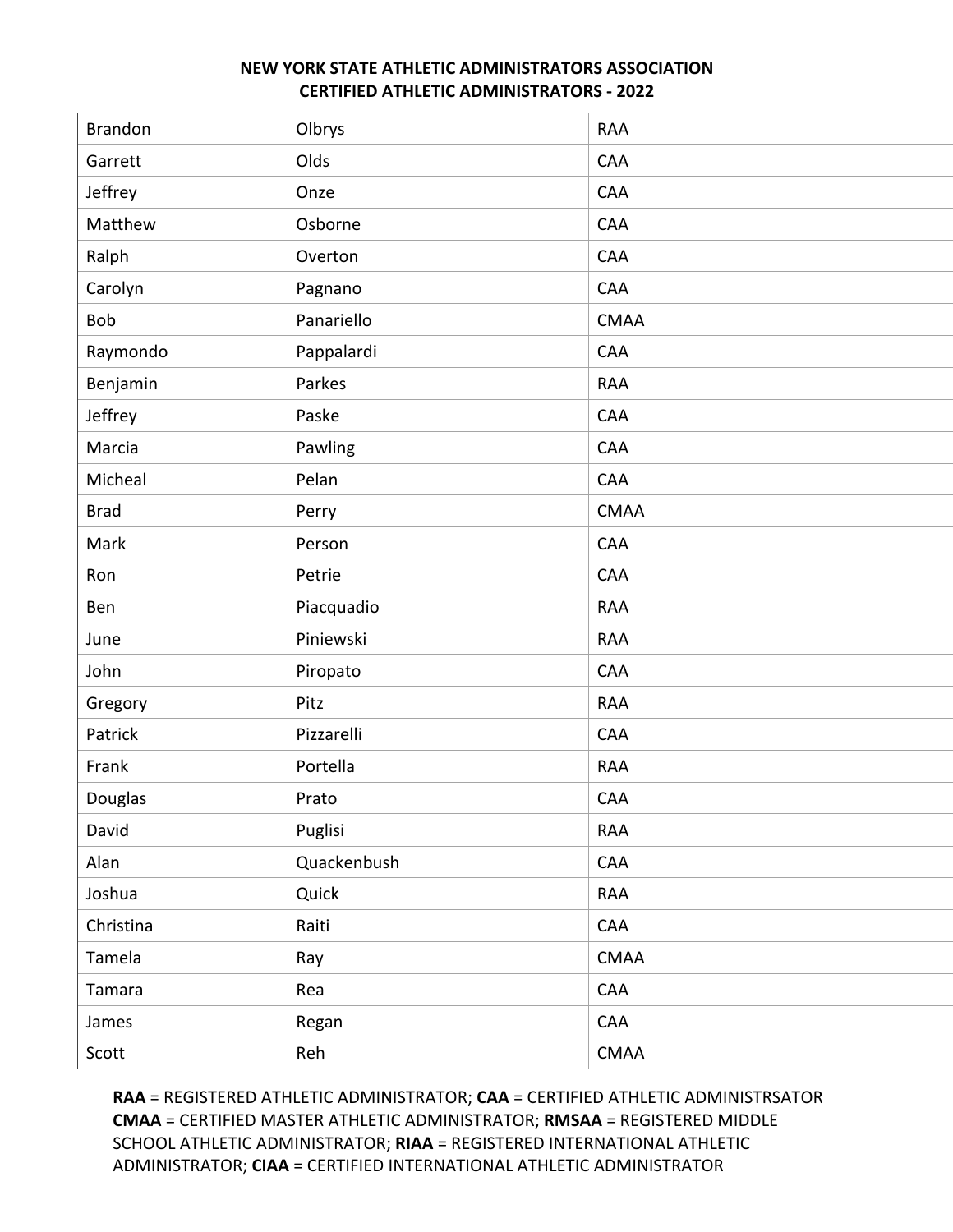| Jonathan     | Reid          | <b>RAA</b>  |
|--------------|---------------|-------------|
| Alan         | Reppert       | CAA         |
| David        | Richardson    | CAA         |
| Jeffrey      | Risener       | Director    |
| Robyn        | Roberts-Grant | CAA         |
| Dan          | Robinson      | <b>CMAA</b> |
| Kevin        | Roemer        | <b>RAA</b>  |
| James        | Rose          | CAA         |
| Carol        | Roseto        | <b>CMAA</b> |
| Kevin        | Rosko         | CAA         |
| William      | Ross          | <b>CMAA</b> |
| Patrick      | Rossi         | <b>RAA</b>  |
| Jeffrey      | Roth          | <b>CAA</b>  |
| Koren        | Rubino        | <b>RAA</b>  |
| James        | Runyan        | CAA         |
| Greg         | Russo         | <b>CMAA</b> |
| <b>Brian</b> | Sacks         | CAA         |
| Christopher  | Saggese       | <b>RAA</b>  |
| Nancy        | Sammis        | CAA         |
| Mark         | Sanderson     | CAA         |
| Eric         | Sandler       | <b>RAA</b>  |
| Andrew       | Santandera    | <b>CMAA</b> |
| Michael      | Sawczynec     | <b>CIAA</b> |
| Kimberly     | Saxton        | <b>CMAA</b> |
| Joseph       | Scalise       | CAA         |
| Joseph       | Scapelliti    | <b>RAA</b>  |
| Tyshawn      | Scarlett      | <b>RAA</b>  |
| Michael      | Scaturro      | <b>RAA</b>  |
| Tom          | Schmandt      | CAA         |
| Peter        | Schneider     | RAA         |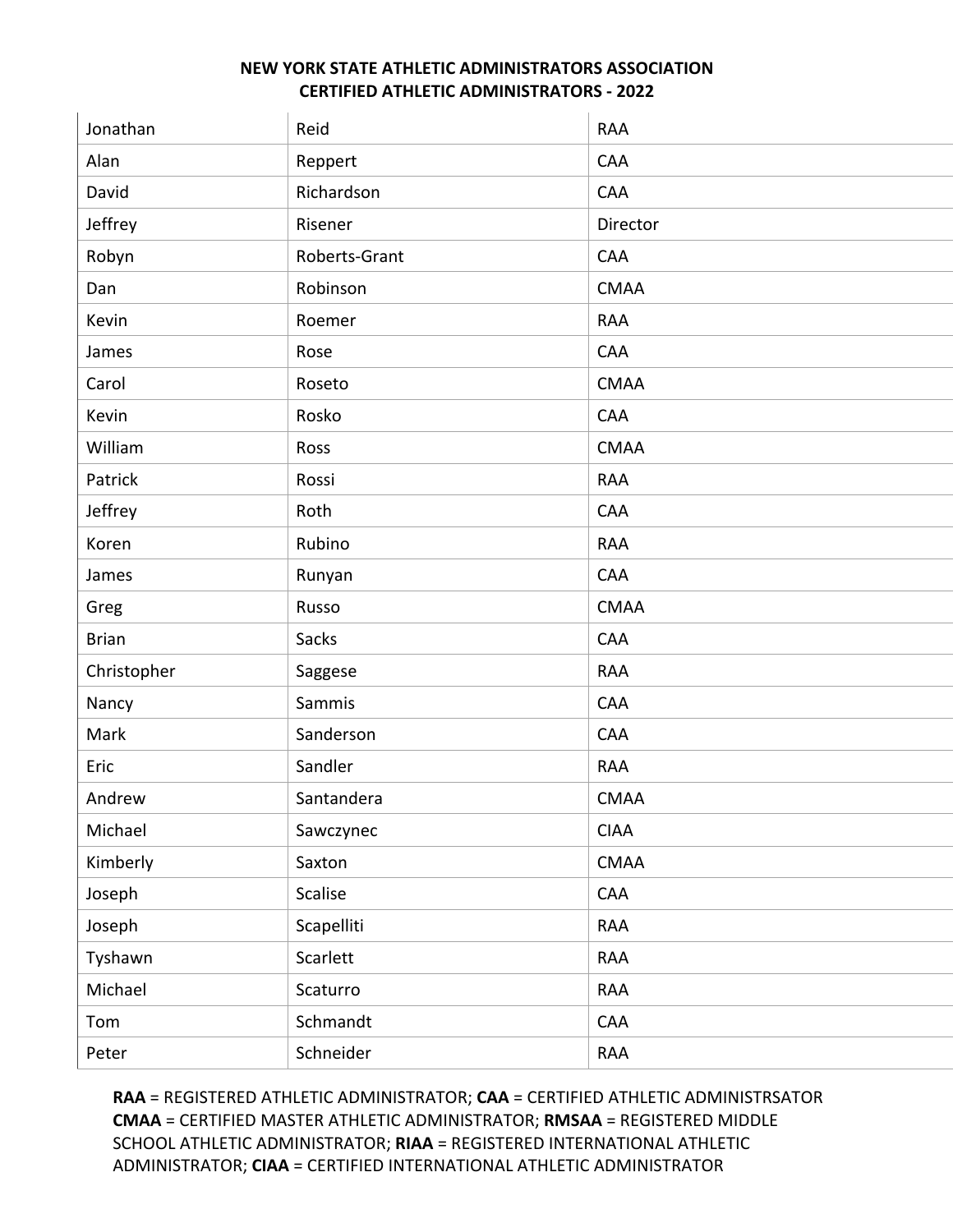| Donald    | Scholla    | CAA         |
|-----------|------------|-------------|
| Sarah     | Schwam     | RAA         |
| Anthony   | Shallo     | <b>RAA</b>  |
| Peter     | Shambo     | <b>CMAA</b> |
| Susan     | Silvernail | <b>CMAA</b> |
| Robert    | Siracuse   | CAA         |
| Martha    | Slack      | CAA         |
| Timm      | Slade      | <b>CMAA</b> |
| Jennie    | Smarrelli  | CAA         |
| Patrick   | Smith      | CAA         |
| John      | Snyder     | CAA         |
| Scott     | Snyder     | <b>RAA</b>  |
| Carl      | Sorrentino | CAA         |
| William   | Spath      | CAA         |
| Lacy      | Stanton    | <b>RAA</b>  |
| Mary Beth | Steffen    | CAA         |
| Michael   | Stevens    | CAA         |
| Timothy   | Stewart    | CAA         |
| Tom       | Stewart    | CAA         |
| Craig     | Stolzberg  | <b>RAA</b>  |
| Scott     | Stueber    | <b>CMAA</b> |
| Robert    | Stulmaker  | CAA         |
| Ken       | Su         | CMAA        |
| Scott     | Sugar      | CAA         |
| Todd      | Sukdolak   | CAA         |
| Robert    | Sullivan   | CAA         |
| Bari      | Suman      | CAA         |
| David     | Sunkes     | CAA         |
| Kurt      | Swanbeck   | CAA         |
| Joseph    | Tasman     | CAA         |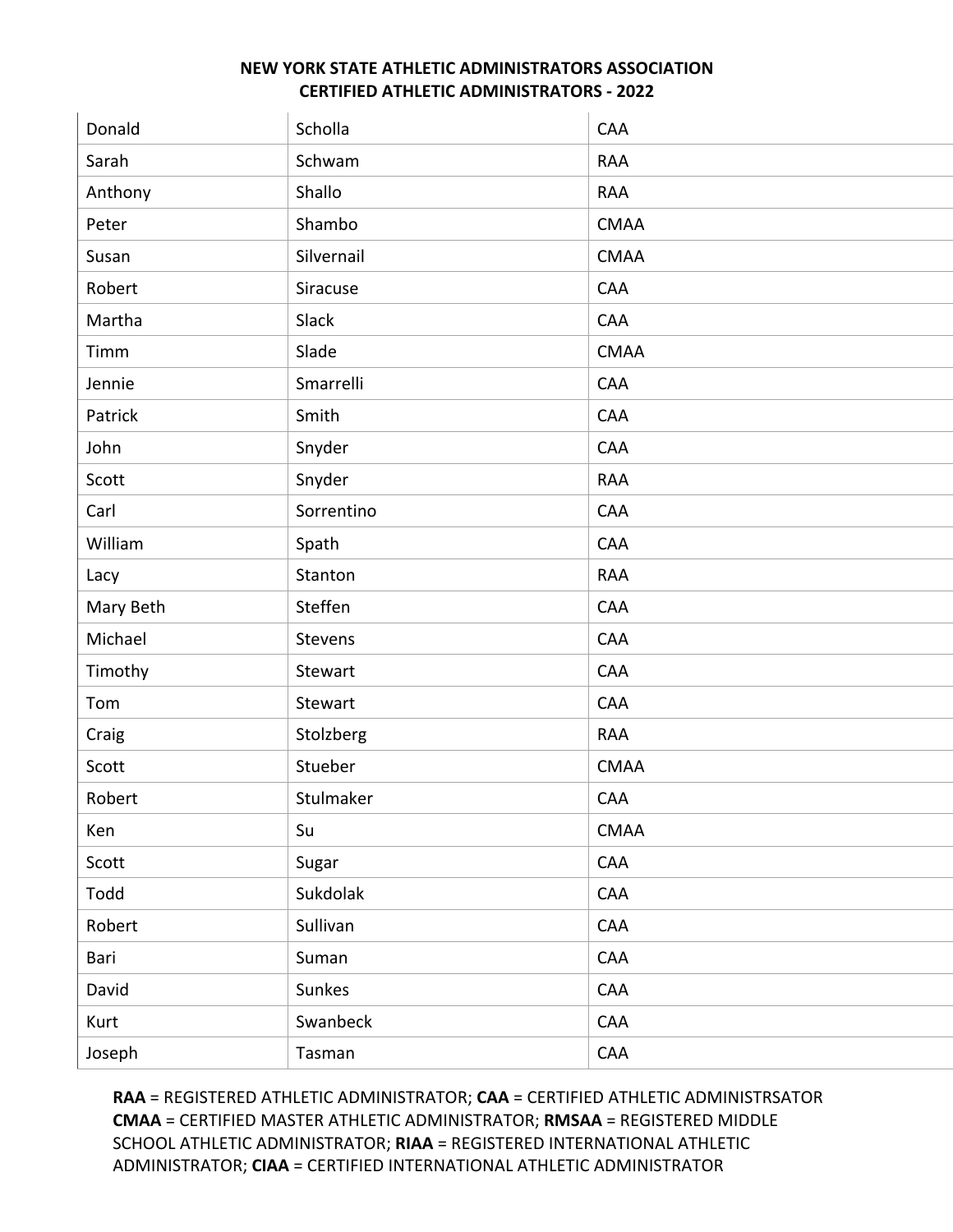| <b>Nicolas</b> | Tegni         | <b>RAA</b>  |
|----------------|---------------|-------------|
| Jeremy         | Thode         | <b>CMAA</b> |
| Fred           | Thornley      | <b>CMAA</b> |
| Stacey         | Tice          | CAA         |
| Tamara         | Titch         | <b>RAA</b>  |
| Regina         | <b>Tkacik</b> | <b>RAA</b>  |
| Jolene         | Todd          | CAA         |
| <b>Brad</b>    | Tomm          | <b>RAA</b>  |
| Christopher    | Tracey        | CAA         |
| James          | Traina        | CAA         |
| Kevin          | Trentowski    | CAA         |
| Andrine        | Trotman       | <b>RAA</b>  |
| Richard        | Turnbull      | <b>RAA</b>  |
| Thomas         | Umstatter     | CAA         |
| Kyle           | Vacanti       | CAA         |
| Gary           | Vail          | <b>CMAA</b> |
| Nina           | Van Erk       | CAA         |
| Donna          | Van Zandt     | CAA         |
| Gerald         | Vanasse       | CAA         |
| Rob            | VanScoter     | CAA         |
| Joseph         | Vasile-Cozzo  | CAA         |
| Craig          | Veley         | CAA         |
| Mary-Elizabeth | Velte         | RAA         |
| Martin         | Voigt         | CAA         |
| Joshua         | Wagner        | CAA         |
| Matthew        | Walentuk      | CAA         |
| Drew           | Walker        | CAA         |
| Marybeth       | Walker        | CAA         |
| Greg           | Warren        | <b>CMAA</b> |
| Steve          | Weber         | CMAA        |